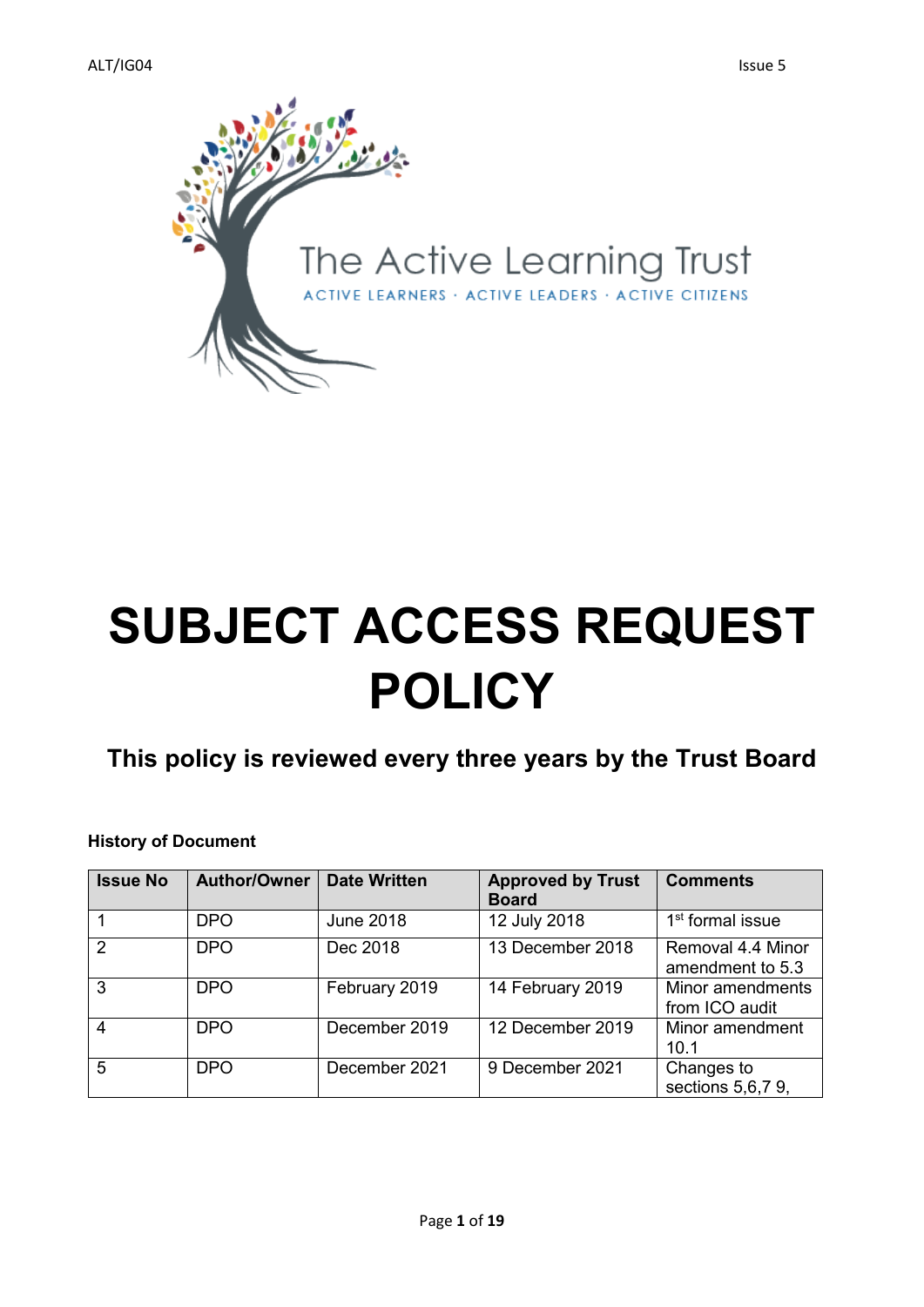# **1. INTRODUCTION**

- 1.1 The Active Learning Trust ("Trust") collects, uses, shares, reports, retains, processes and deletes/destroys personal information about students, staff, parents or carers, and other individuals who come into contact with the Trust. This information is gathered to enable the Trust to provide education and other associated functions in relation to its employment of staff and duty of care to young people. In addition, there may be a legal requirement to collect and use information to ensure that the Trust complies with its statutory obligations.
- 1.2 Data protection legislation gives individuals ("data subjects") the right of access, (commonly referred to as subject access) to obtain a copy of their personal data that an organisation holds about them. When an individual makes a request to view their information it is known as a Subject Access Request ("SAR").
- 1.3 It is important that all members of staff are able to recognise that any request made by a person for their own information or that of a different person, the data subject, is likely to be a valid subject access request, even if the individual doesn't specifically use this phrase in their request or refer to the UK GDPR. In some cases, an individual may mistakenly refer to the "Freedom of Information Act" but this should not prevent a school from identifying the request as being made under the UK GDPR if appropriate. Some requests may be a combination of a subject access request for personal data under the UK GDPR and a request for information under the Freedom of Information Act.

# **2. PURPOSE OF THE POLICY**

- 2.1 The purpose of the Trust's Subject Access Request Policy ("Policy") is to outline the framework for receiving and responding to a SAR.
- 2.2 This Policy is based on the Information Commissioner's Office (ICO) Right of access guidance [Link](https://ico.org.uk/for-organisations/guide-to-data-protection/guide-to-the-general-data-protection-regulation-gdpr/right-of-access/)

# **3. SCOPE**

- 3.1 This Policy is intended for anyone who submits SARs to the Trust or responds to SARs on behalf of the Trust.
- 3.2 Personal data is information that identifies an individual and includes information that would identify an individual to the person to whom it is disclosed because of any special knowledge that they have or can obtain<sup>[1](#page-1-0)</sup> such as a name, date of birth,

<span id="page-1-0"></span><sup>&</sup>lt;sup>1</sup> For example, if asked for the number of female employees, and you only have one female employee, this would be personal data if it was possible to obtain a list of employees from the website.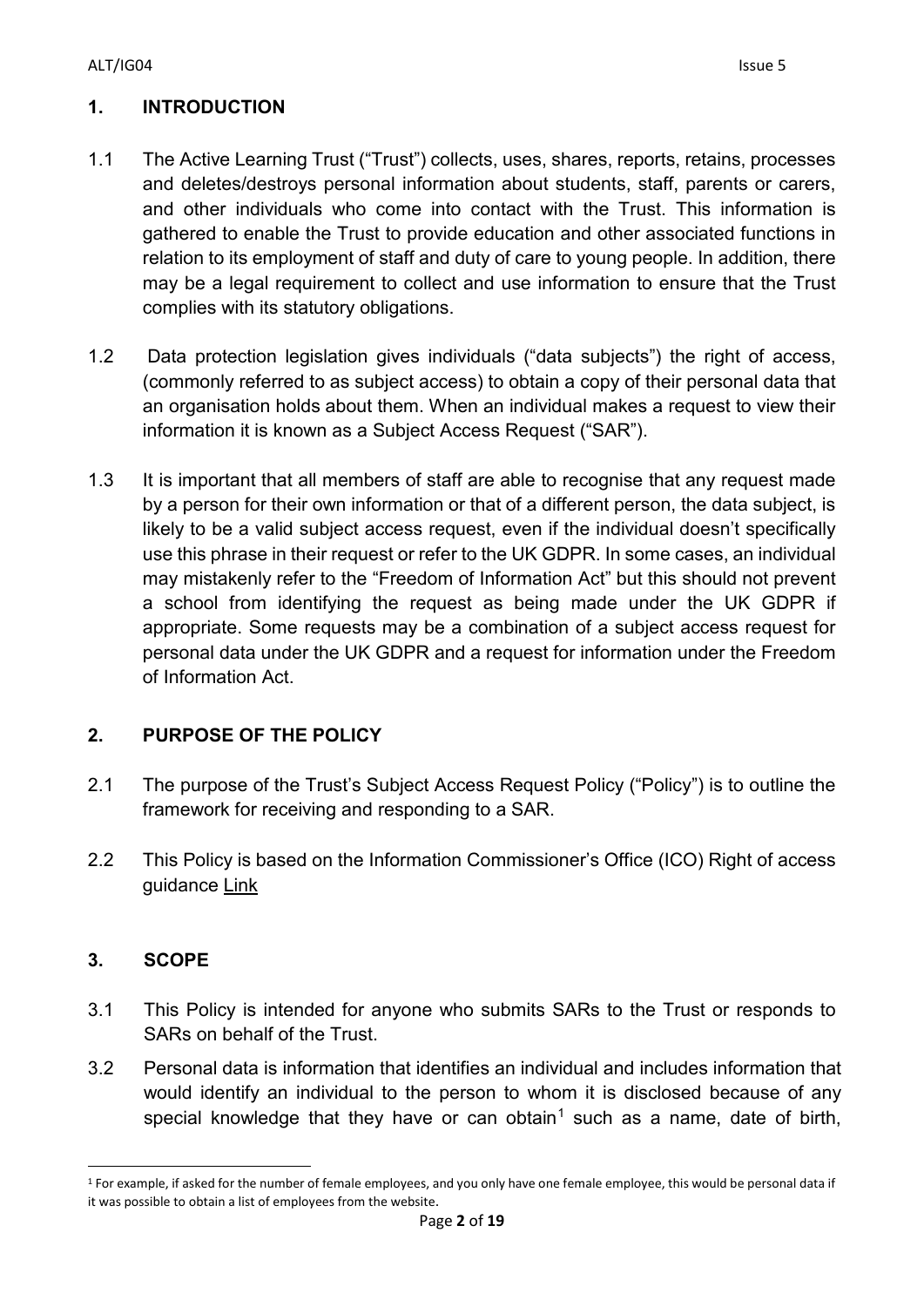address, NI number, medical information, exam results and an online identifier, such as an IP address. A sub-set of personal data is known as special category personal data. This special category data is information that reveals:

- 3.2.1 race or ethnic origin;
- 3.2.2 political opinions;
- 3.2.3 religious or philosophical beliefs;
- 3.2.4 trade union membership;
- 3.2.5 physical or mental health;
- 3.2.6 an individual's sex life or sexual orientation;
- 3.2.7 genetic or biometric data for the purpose of uniquely identifying a natural person

#### **4. RESPONSIBILITIES**

- 4.1 The Trust Board has ultimate responsibility for setting this Policy.
- 4.2 A Headteacher is responsible for ensuring that the requirements relating to this Policy are adopted and adhered to and is responsible for the day to day management of SAR arrangements. Where the term Headteacher is used this incorporates Executive Headteacher roles where these exist and the Chief Executive Officer of the Active Learning Trust when the statement refers to the Central Team.
- 4.3 If employees e.g. teachers are contacted directly by a parent/carer/child e.g. in the playground at the end of the school day, for their personal data or that of their child held by the school, they should advise the individual to contact the school's Headteacher or Business Manager directly on such matter. They must not provide personal data outside the Trust's agreed policy for processing subject access requests. All subject access requests must be processed by a school's Headteacher or Business Manager in accordance with this Policy and the Trust's written procedures.
- 4.4 The Trust's Data Protection Officer ("DPO") submits a report on the effectiveness of the Policy to the Trust Board as a minimum on an annual basis.
- 4.5 Everyone who processes subject access requests must comply with this Policy.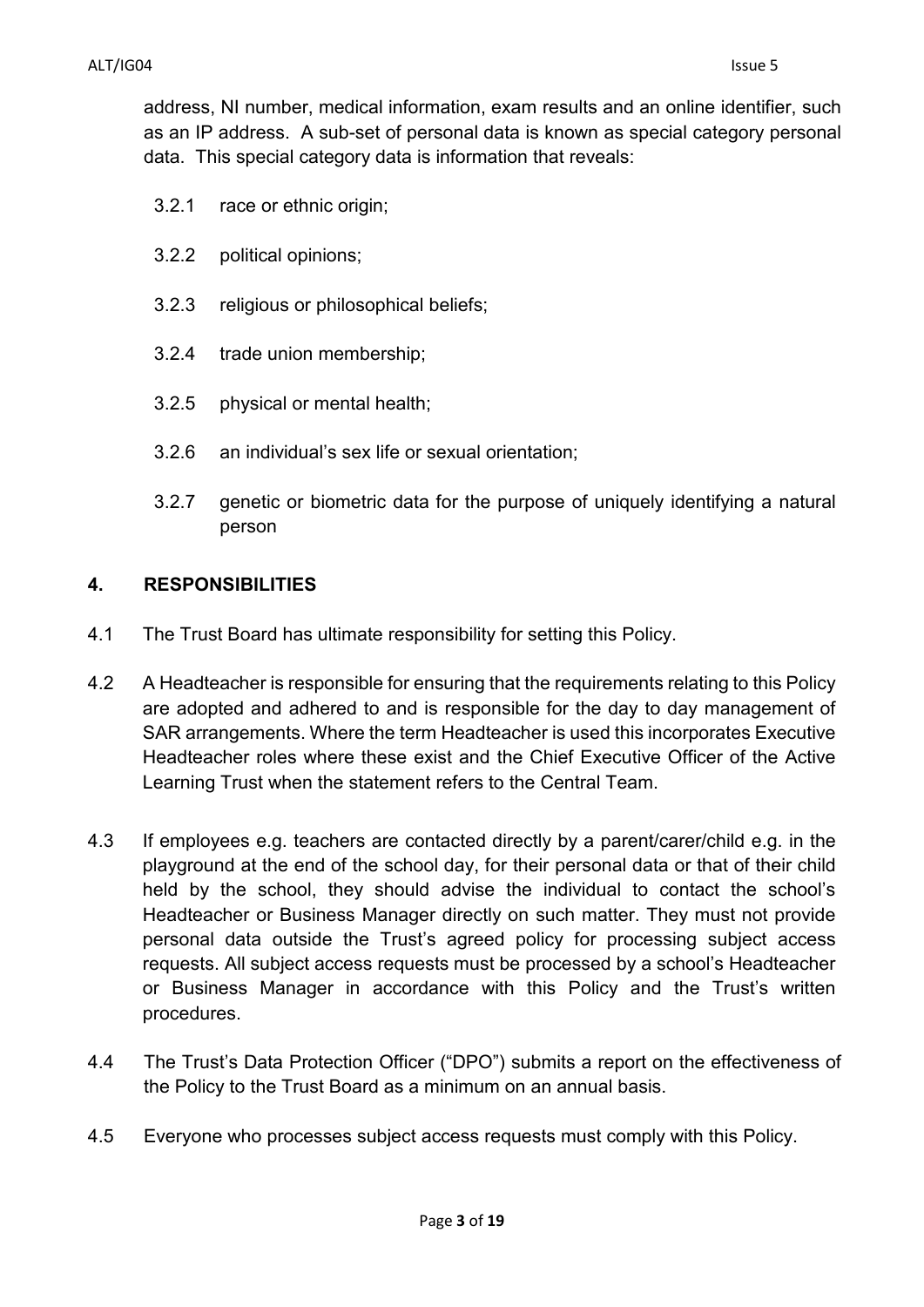## **5. IDENTIFYING A SUBJECT ACCESS**

- 5.1 A request does not need to include the phases "subject access request", "right of access" or "Article 15 of the UK GDPR". A request may be a valid SAR even if it refers to other legislation, such as the Freedom of Information Act 2000 (FOIA). It just needs to be clear that the individual is asking for a copy of personal data held.
- 5.2 Routine verbal enquiries and correspondence that are routinely dealt with in the normal course of business and can be responded to quickly are not SARs. The SAR process may be appropriate where an individual requests a high volume of information and there is a need to conduct a time-consuming search of records in order to comply with the request. For example, if an individual requests copies of letters which have been sent to them previously, it is unlikely that this should be dealt with as a formal SAR. Schools must consider these enquiries on a case by case basis.

# **6. FORMAT OF REQUESTS**

- 6.1 An individual can make a SAR verbally or in writing, including on social media channels. Completion of the Trust's SAR form is the Trust's preferred method. A copy of the SAR form is held on both the Trust's and schools' websites. The SAR form is also available in hard copy format from a school's reception.
- 6.2 Guidance has been produced how to complete the Trust's SAR form (refer Appendix I).

## **7. SAR RECEIPT**

- 7.1 All SARs should be sent to a school's Headteacher with a copy sent securely to the Trust's DPO who will arrange for it to be recorded in the Trust's SAR Log and a reference number issued.
- 7.2 An acknowledgement email or letter will be sent to an individual by the school or the Trust's DPO which includes the reference number.
- 7.3 If a request relates to both the requester's personal data and to other information, this should be treated this as two requests:
	- one for the requester's personal data, made under the UK GDPR; and
	- another for the remaining information, made under FOIA or the EIR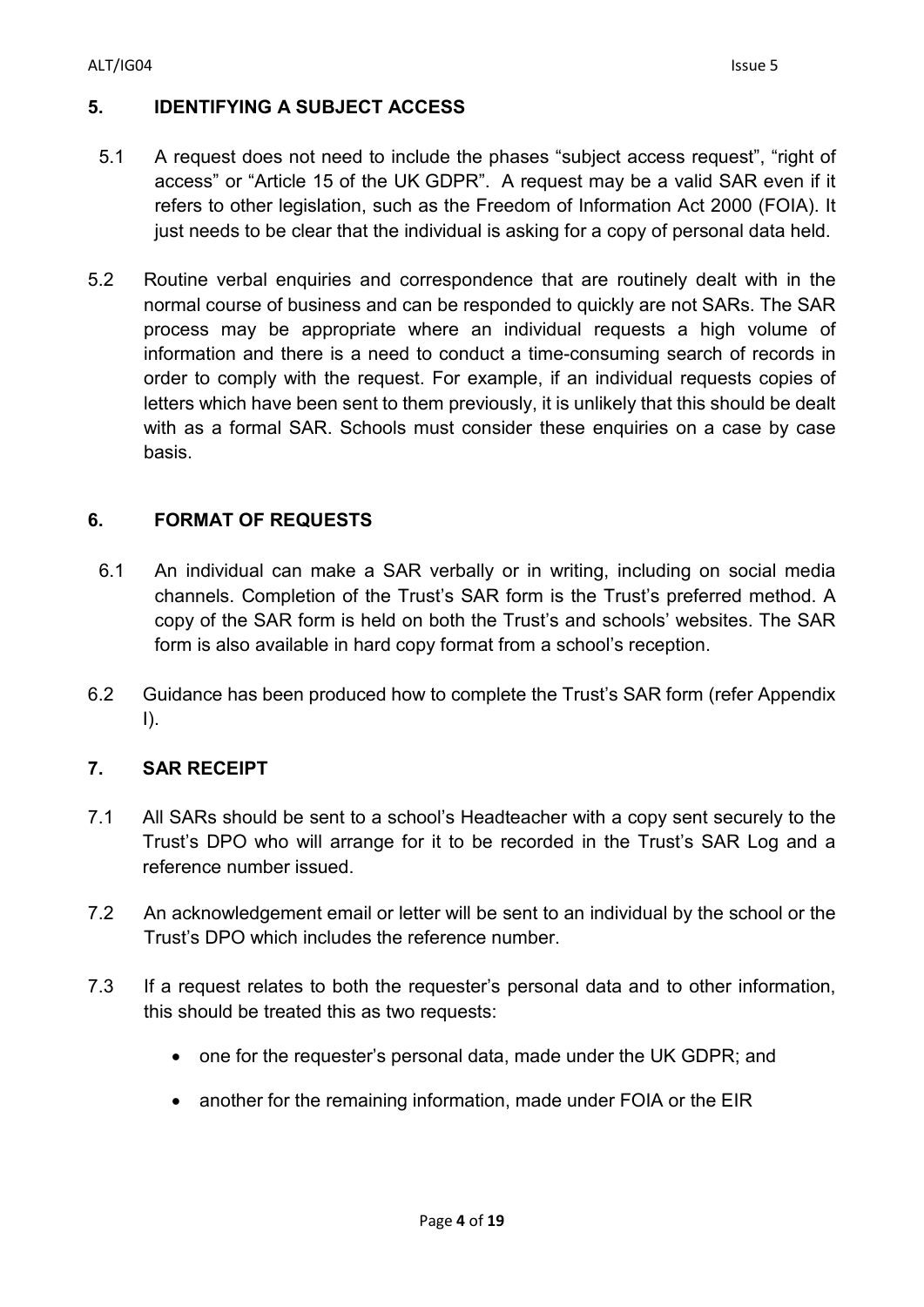It is important to consider the requested information under the right legislation. This is because a disclosure under FOIA or the EIR is to the world at large – not just the requester. If personal data is mistakenly disclosed under FOIA or the EIR, this could lead to a personal data breach.

#### **8. IDENTIFICATION**

- 8.1 Two forms of identification may be requested to check that personal information is being provided to the correct individual at the correct address. This however isn't always necessary as a staff member may be able to verify the identity of the data subject/requestor. If there is uncertainty about the identity of the individual making the SAR, then additional information may be requested to confirm the individual's identity.
- 8.2 The timescale for responding to a SAR does not begin until the school has received the requested information. However, schools should request ID documents promptly.
- 8.3 Any individual, including a child or young person with ownership of their own information rights, may appoint another person to request access to their personal data. In such circumstances the Trust must have written evidence that the individual has authorised and provided consent for the person to make the application and the Headteacher must be confident of the identity of the individual making the request and of the authorisation of the individual to whom the request relates.

## **8. REQUESTS FOR LARGE AMOUNTS OF PERSONAL DATA**

7.1 Individuals may be asked to clarify the information that a request relates to, if a large quantity of information is processed about an individual, so that the information supplied, is relevant.

## **9. FEES**

8.1 No fee will be charged for responding to SARs. However, if many requests are received for the same personal data from the same individual, data protection legislation allows the Trust to charge a reasonable fee based on the administrative cost of providing the information. Individuals will be informed of such charge prior to the personal data being obtained.

## **9. REFUSING TO RESPOND TO A SAR**

9.1 Where an exemption applies, a school may refuse to provide all or some of the requested information, depending on the circumstances.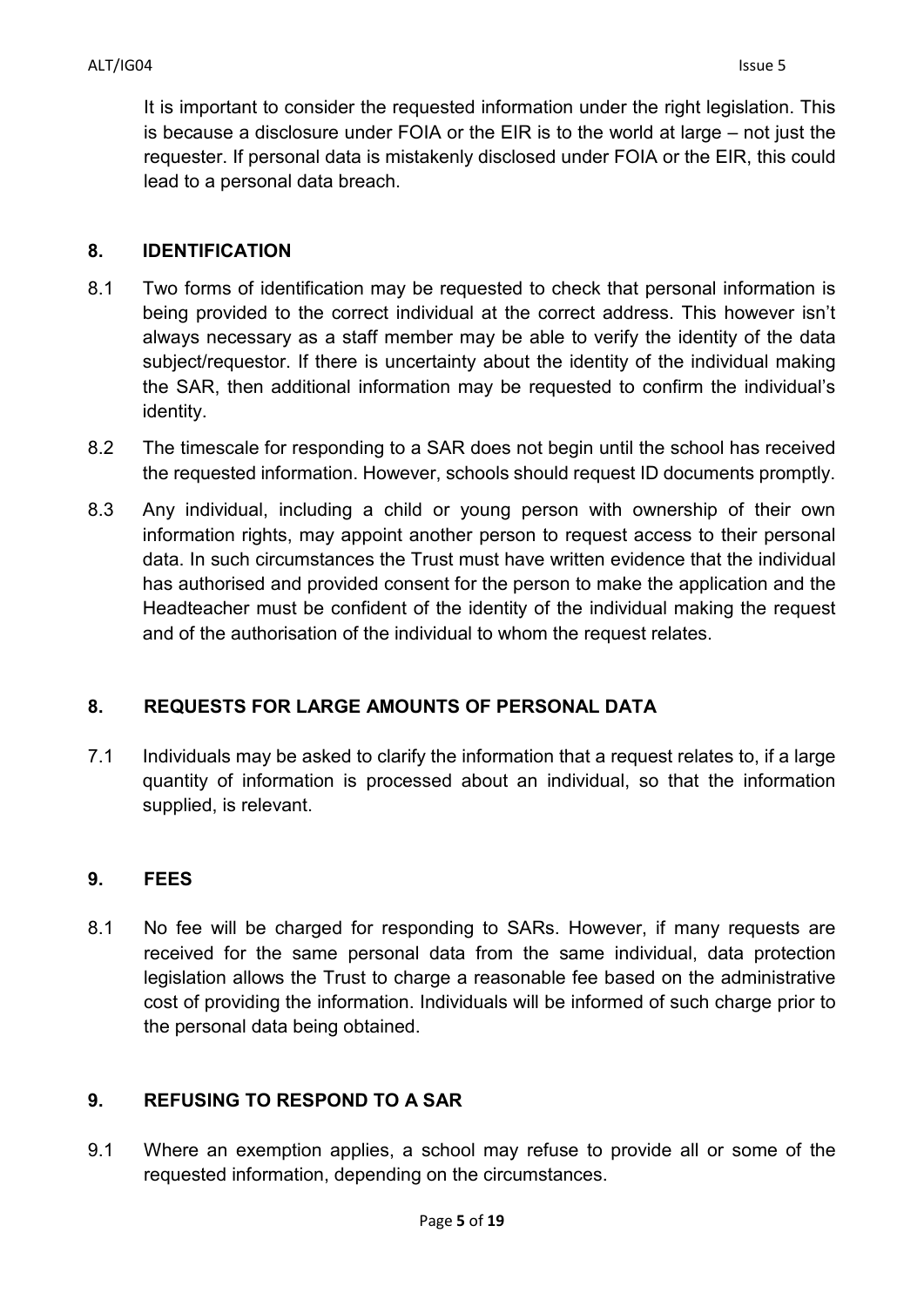- 9.2 Per UK GDPR Article 12 (5) (b) a school can refuse to comply with a SAR if the request is manifestly unfounded or excessive, taking into account whether the request is repetitive in nature.
- 9.3 A request may be manifestly unfounded if:
	- the individual clearly has no intention to exercise their right of access. For example an individual makes a request, but then offers to withdraw it in return for some form of benefit from the organisation; or
	- the request is malicious in intent and is being used to harass an organisation with no real purpose other than to cause disruption. For example, the individual:
		- $\circ$  explicitly states, in the request itself or in other communications, that they intend to cause disruption;
		- o makes unsubstantiated accusations against you or specific employees which are clearly prompted by malice;
		- $\circ$  targets a particular employee against whom they have some personal grudge; or
		- $\circ$  systematically sends different requests to you as part of a campaign, e.g. once a week, with the intention of causing disruption.
- 9.4 A request may be deemed manifestly excessive if it is deemed unproportionate when balanced with the burden or costs involved in dealing with the request. This will mean taking into account all the circumstances of the request, including:
	- the nature of the requested information;
	- the context of the request, and the relationship between the school and the individual;
	- whether a refusal to provide the information or even acknowledge if a school holds it may cause substantive damage to the individual;
	- a school's available resources;
	- whether the request largely repeats previous requests and a reasonable interval hasn't elapsed; or
	- whether it overlaps with other requests (although if it relates to a completely separate set of information it is unlikely to be excessive).
- 9.5 A request is not necessarily excessive just because the individual requests a large amount of information. Schools must consider all the circumstances of the request. Schools should also consider asking the individual for more information to help them locate the information they want and whether the school can make reasonable searches for the information. Refer ['Can we clarify the request?'](https://ico.org.uk/for-organisations/guide-to-data-protection/guide-to-the-general-data-protection-regulation-gdpr/right-of-access/what-should-we-consider-when-responding-to-a-request/#clarify) and ['What efforts](https://ico.org.uk/for-organisations/guide-to-data-protection/guide-to-the-general-data-protection-regulation-gdpr/right-of-access/how-do-we-find-and-retrieve-the-relevant-information/#efforts)  [should we make to find information?'.](https://ico.org.uk/for-organisations/guide-to-data-protection/guide-to-the-general-data-protection-regulation-gdpr/right-of-access/how-do-we-find-and-retrieve-the-relevant-information/#efforts)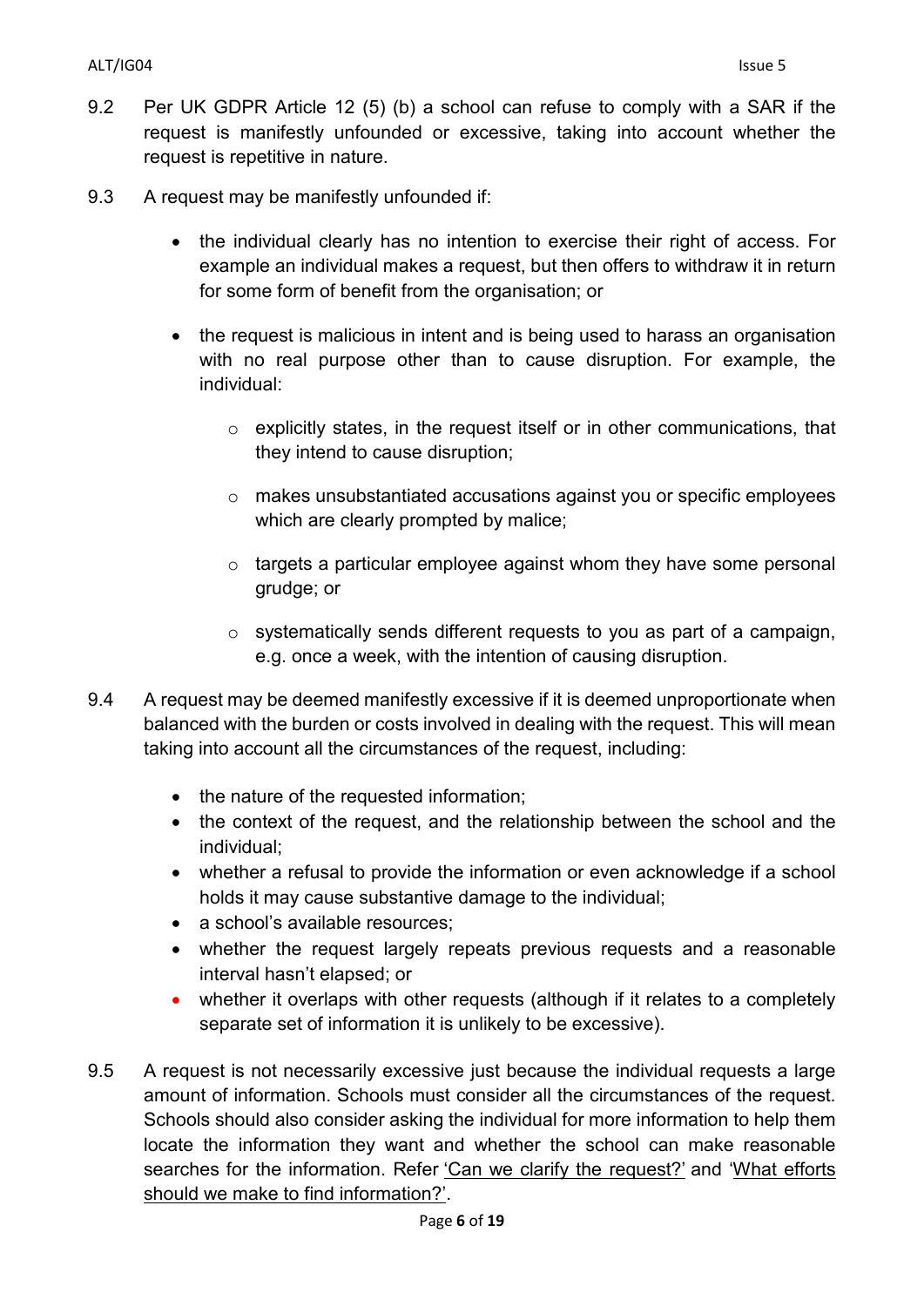- 9.6 Schools should consider the following when deciding whether a reasonable interval has elapsed:
	- the nature of the data  $-$  this could include whether it is particularly sensitive; and
	- how often a school alters the data  $-$  if it's unlikely that the information has changed between requests, a school may decide not to respond to the same request twice. However, if a school has deleted information since the last request, it should inform the individual of this.
- 9.7 If a request is found to be manifestly unfounded or excessive the school can:
	- request a "reasonable fee" to deal with the request; or
	- refuse to deal with the request.

The reasonable fee should be based on the administrative costs of complying with the request. If deciding to charge a fee, the school should contact the individual promptly and inform them. The school does not need to comply with the request until the fee has been received.

- 9.8 If a school refuses to comply with a request, it must inform the individual of
	- the reasons why;
	- their right to make a complaint to the ICO or another supervisory authority; and
	- their ability to seek to enforce this right through the courts.

# **10. RESPONSE TIMEFRAME**

- 10.1 Responses to SARs will be provided without undue delay and at the latest within one month of receiving the request with the day of receipt counting as 'day one' e.g. a SAR received on 3 September should be responded to by 3 October**.**
- 10.2 Reasonable efforts should be made to find and retrieve the requested information. However, schools are not required to conduct searches that would be unreasonable or disproportionate to the importance of providing access to the information. To determine whether searches may be unreasonable or disproportionate, schools must consider:
	- the circumstances of the request;
	- any difficulties involved in finding the information; and
	- the fundamental nature of the right of access.

The burden of proof is on schools to be able to justify why a search is unreasonable or disproportionate.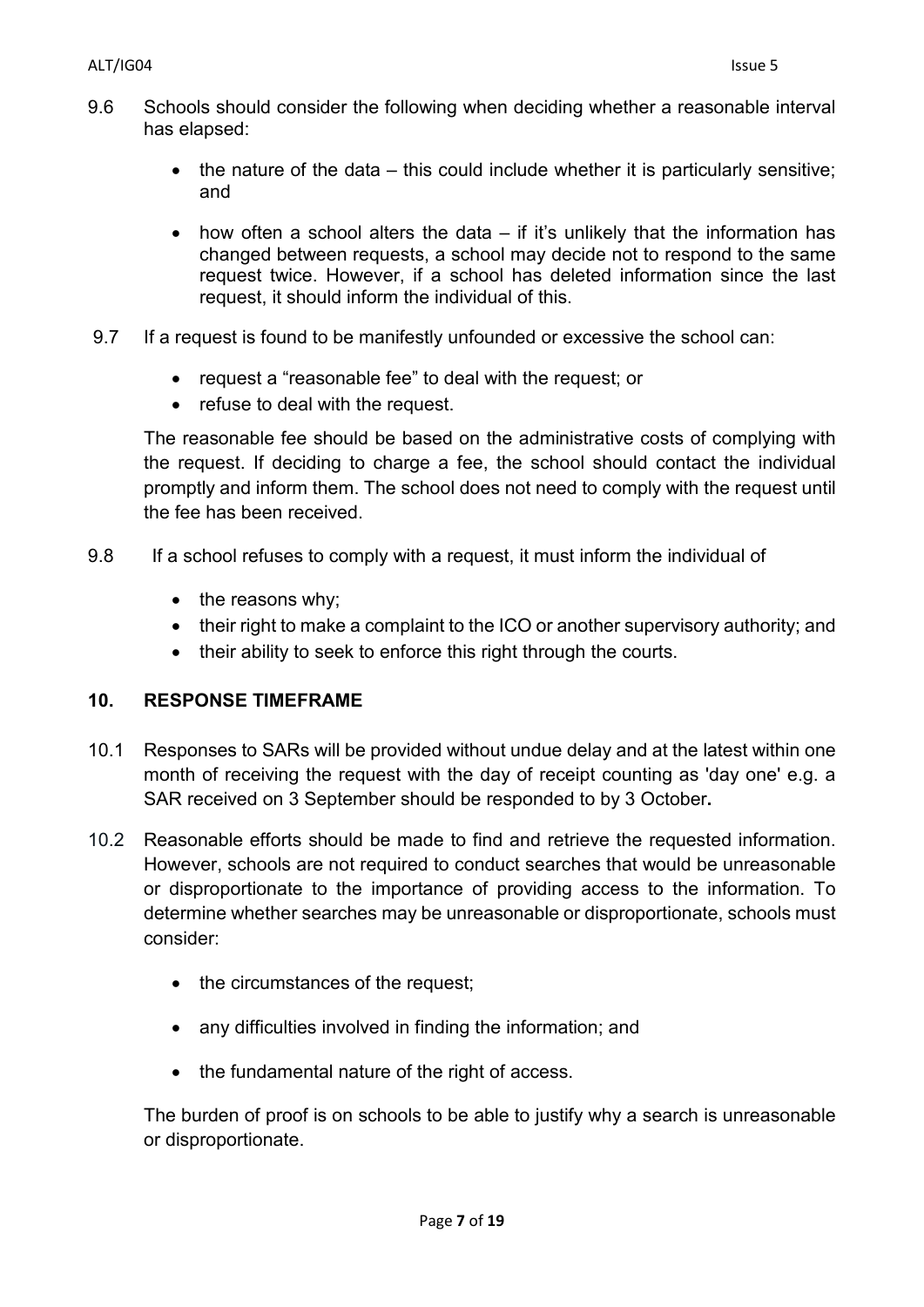- 10.3 The timeframe to respond to a SAR can be extended by a further two months if the request is complex (e.g. those that require a high volume of material or require additional steps to process, such as the need to search for records in multiple locations) or a school has received numerous requests from the same individual e.g. other types of requests relating to individuals' rights. The Trust's DPO must always be consulted in determining whether a request is sufficiently complex as to extend the response period. If this is the case, an individual must be informed in writing within one month of the receipt of the request with an explanation why the extension is necessary. Where an extension is required, information will be provided within three months of the request.
- 10.4 It is the ICO's view that it is unlikely to be reasonable to extend the time limit if:
	- it is manifestly unfounded or excessive;
	- an exemption applies; or
	- a school is requesting proof of identity before considering the request.
- 10.5 Individuals will be made aware that it may be harder to access personal information and respond during summer holidays. Where possible SARs should be sent to the Trust's Data Protection Officer at [dataprotection@activelearningtrust.org](mailto:dataprotection@activelearningtrust.org) during the summer holidays so their receipt can be acknowledged.
- 10.6 The one-month time limit can't be extended on the basis that a school has to rely on a processor to provide the information that is needed in a response.
- 10.7 Where the issue of a response requires to be extended from one month to three, the DPO will escalate such issue to the Director of Finance and Operations and comment on any delays in the DPO's Information Governance Report to the Trust Board.
- 10.8 If a school processes a large amount of information about an individual, it may be able to ask the requestor to specify the information or processing activities their request relates to, if it is not clear. The time limit for responding to the request is paused until a school receives clarification, although the school should supply any of the supplementary information it can within one month.

# **11. SHARING PERSONAL DATA WITH THIRD PARTIES**

11.1 A data subject can ask a school to share his/her personal information with another person such as an appointed representative e.g. relative, friend or solicitor. In such cases a school should request written authorisation signed by the data subject, confirming which of his/her personal data they would like a school to share with the other person.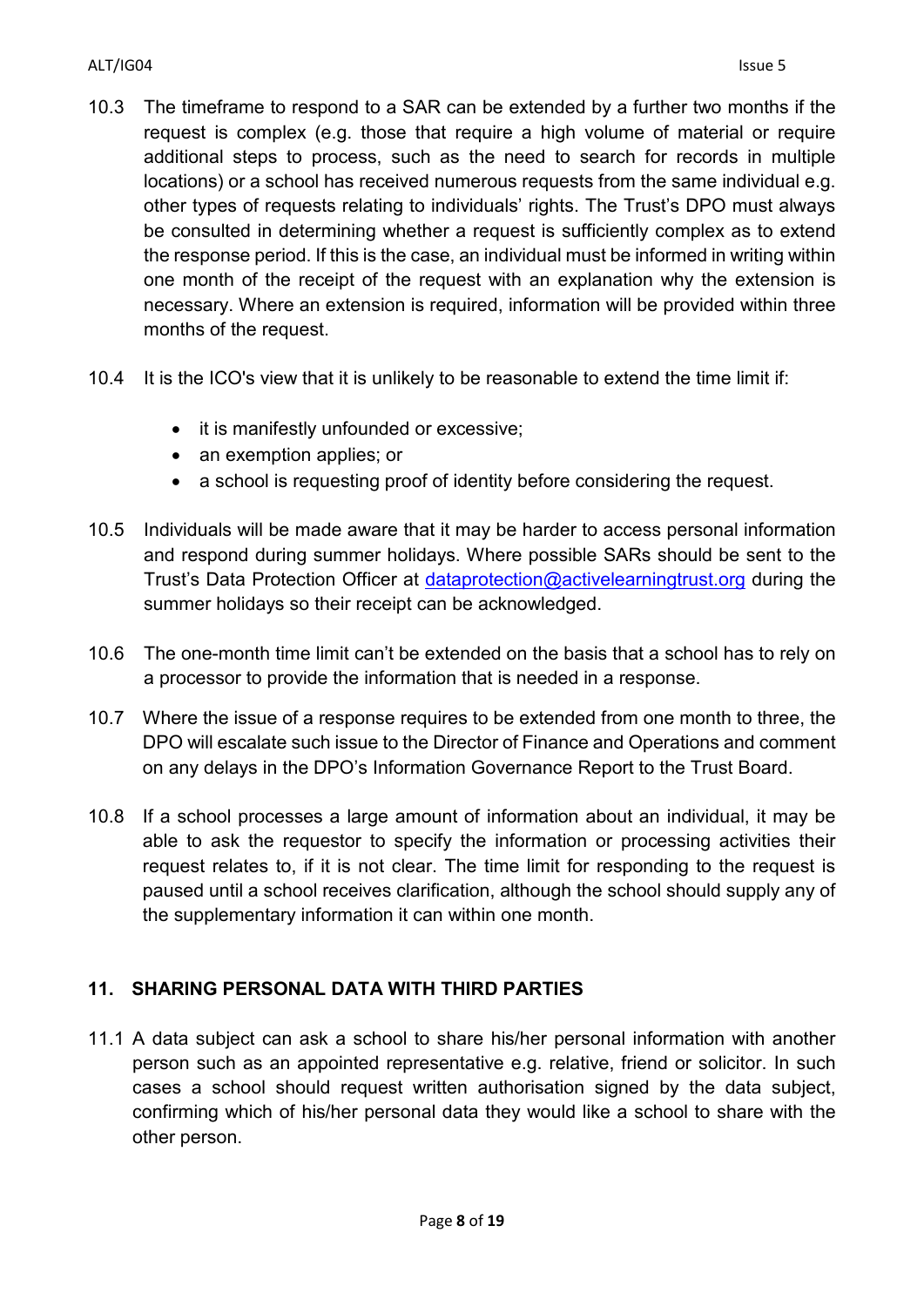- 11.2 If a request is made by a third party seeking the personal data of the data subject (e.g. relative, friend or a solicitor acting on behalf of a client), a school needs to be satisfied that the third party making the request is entitled to act on behalf of the individual. It is the third party's responsibility to provide evidence of this entitlement. This might be a written authority to make the request or it might be a more general power of attorney. The school should not contact the data subject directly for such evidence.
- 11.3 If a school is in any doubt or has any concerns as to providing the personal data of the data subject to the third party, then it should provide the information requested directly to the data subject. It is then a matter for the data subject to decide whether to share this information with any third party.
- 11.4 Consent to disclose a data subject's personal data to a third party is only valid if such consent is freely given so if a school considers that a person has been coerced to provide consent for their personal data to be disclosed to the requestor, then it is not valid consent. If there is no valid consent, then there is no SAR and in such situation a school will have to consider what information it could voluntarily provide to the requestor in the absence of any consent from the data subject.
- 11.5 If a requestor has sought and obtained consent from the data subject for the release of a data subject's personal data but not their own, then any personal data relating purely to the requestor may be removed as falling outside the scope of the request. However, schools may find that the requestor comes back at a later date and makes a subject access request for their own personal data.
- 11.6 Where a school has personal data relating to both the requestor and data subject then a school will need to apply the rule about third party data. An example of where a school may have mixed personal data is that between a parent and student where the parent passes an opinion about the student. This is the parent's opinion which is the parent's personal data but it is information which relates to the student so it is also the student's personal data.
- 11.7 The application of the third party data rule means that a school can only disclose the parent's personal data if it is reasonable to do so or if a school has the parent's consent. It is important to remember that the request is treated as the student's subject access request, if the student has provided consent to disclosure and the law assumes that the student will see the disclosure.
- 11.8 As far as the third party data rule goes it is the same for any third party so it does not take into account that the material is actually being disclosed to the parent. If a school does not think it is reasonable to disclose a parent's personal data to their child (and a school does not have the parent's consent to the disclosure) then it can be removed. In deciding what is reasonable, a school must by law have regard to all the relevant circumstances including the following matters:
	- the type and nature of information that a school would disclose;
	- any duty of confidentiality the school owes to the requestor and/or child;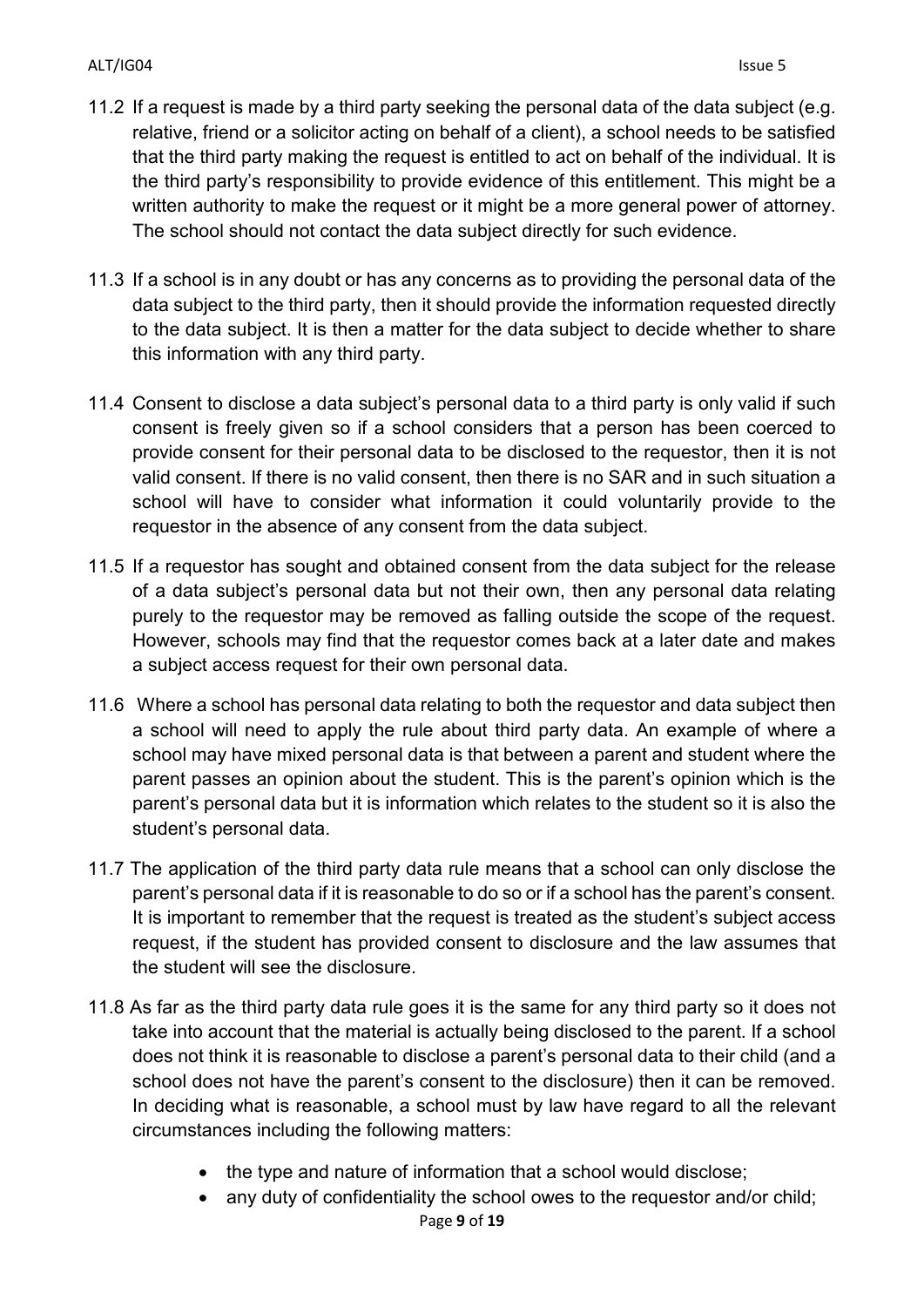- any steps the school has taken to seek consent from the requestor;
- whether the requestor is capable of giving consent; and
- any express refusal of consent by the requestor;
- where possible the child's level of maturity and their ability to make decisions like this;
- any court orders relating to parental access or responsibility that may apply;
- any consequences of allowing those with parental responsibility access to the child's information. This is particularly important if there have been allegations of abuse or ill treatment;
- any detriment to the child if individuals with parental responsibility can't access this information;
- any views the pupil has on whether their parents or carers should have access to information about them.
- 11.9 The decision to disclose personal data will therefore involve balancing the data subject's right of access against the other individual's rights.

# **12. REQUESTS MADE ON BEHALF OF CHILDREN**

- 12.1 A child's personal data belongs to a child irrespective of their age. The rights in relation to that personal data are theirs and not those of their parents/carers even if
	- they are too young to understand the implications of the right of access;
	- the right is exercised by those who have parental responsibility for the child; or
	- they have authorised another person to exercise the right on their behalf.
- 12.2 Primary Schools Children below the age of 12 are not generally considered mature enough to understand their rights and implications of a SAR. Therefore most SARs from parents or carers of primary school aged children may be granted without the express permission of the pupil.
- 12.3 Secondary Schools Children aged 12 and above are generally considered mature enough to understand their rights and implications of a SAR. Therefore most SARs from parents or carers may not be granted without the express permission/consent of the pupil. This is not a rule and a pupil's ability to understand their rights will always be judged on a case by case basis.
- 12.4 When considering subject access requests, the points outlined in 11.8 above should be taken into account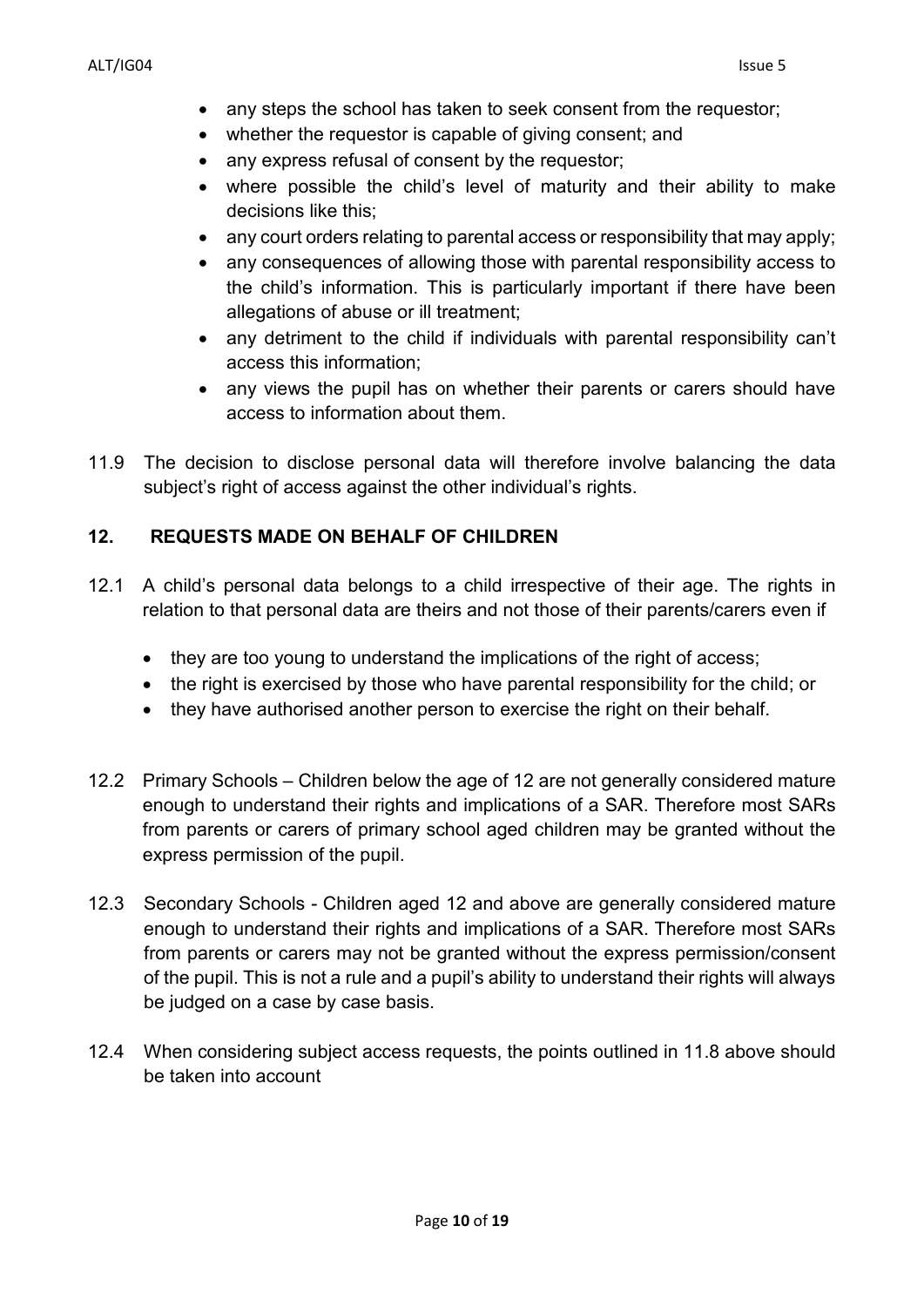## **13. REQUESTS IN RESPECT OF CRIME AND TAXATION (e.g. POLICE or HMRC) – SCHEDULE 2 PART 1 PARA 2 DPA 2018**

- 13.1 Requests for personal information may be made by the above authorities for the following purposes:
	- The prevention or detection of crime
	- The capture or prosecution of offenders
	- The assessment or collection of tax or duty
- 13.2 A formal documented request signed by a senior officer from the relevant authority is required before proceeding with the SAR. The SAR must make it clear that one of the above purposes is being investigated and that not receiving the information would prejudice the investigation. These types of requests must be considered by the Trust's DPO.
- 13.3 Schools are not legally obliged to provide the information.
- 13.4 The data subject must not be informed of the request as to do so is likely to prejudice the matters raised in the request.

# **14. COURT ORDERS**

14.1 Any Court Order requiring the supply of personal information must be complied with.

# **15. REDACTION OF INFORMATION**

- 15.1 An individual only has the automatic right to access information about themselves, and care needs to be taken not to disclose the personal data of third parties where consent has not been given, or where seeking consent would not be reasonable, and it would not be appropriate to release the information. Particular care must be taken in the case of any complaint or dispute to ensure confidentiality is protected.
- 15.2 If documents with personal data includes information about someone else, such information will be redacted (information blacked out/removed) before supplying the personal data to the requestor or the Trust may decline to provide it, if disclosing it would 'adversely affect the rights and freedoms of others.' The Trust has issued "How to Redact/Blank Out Guidance" to assist with this task. The Trust will also refer to the ICO's guidance "How to disclose information safely - removing personal data from information requests and datasets - [Guidance](https://ico.org.uk/media/for-organisations/documents/how-to-disclose-information-safely-removing-personal-data-from-information-requests-and-datasets/2013958/how-to-disclose-information-safely.pdf)
- 15.3 Where redaction has taken place then a full copy of the information provided should be retained in order to establish, if a complaint is made, what information was redacted and why.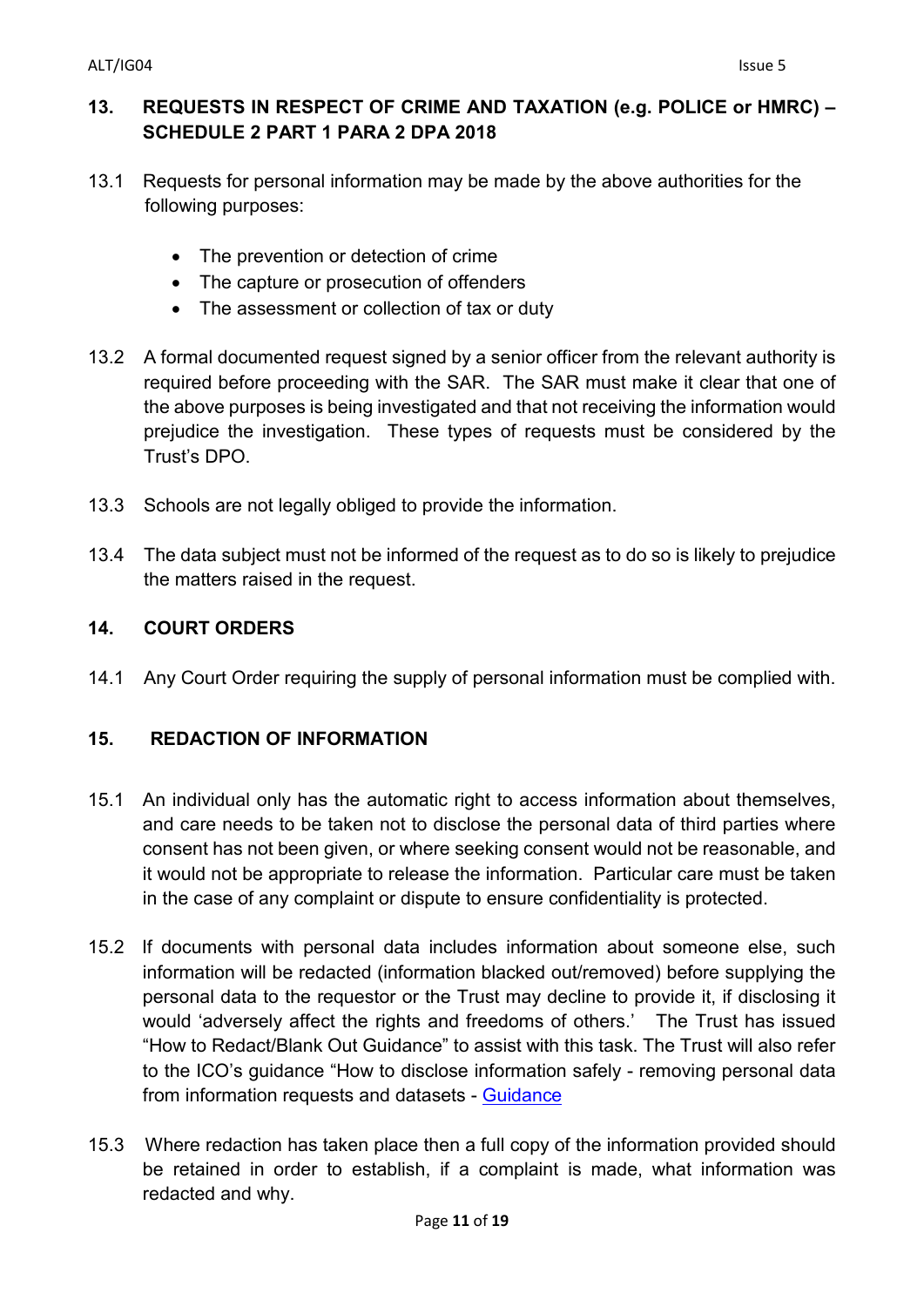- 15.4 Where all the data in a document cannot be disclosed, a permanent copy should be made, and the data obscured or retyped if this is more sensible. A copy of the full document and the altered document should be retained, with the reason why the document was altered.
- 15.5 Before disclosing third party information i.e. that which has been provided by another, such as the Police, Local Authority, Health Care professional or another school, consent should normally be obtained.
- 15.6 A second person authorised by a Headteacher is required to check that all necessary redactions have been made before disclosure in cases where the DPO has not undertaken the redaction.
- 15.7 All draft SAR responses and redacted documentation must be sent securely to the Trust's DPO for review prior to their issue by a school to a requestor, unless the Trust's DPO has undertaken the redaction and determined whether any exemptions are to be applied.

# **16. PROTECTION OF THIRD PARTIES – EXEMPTIONS TO THE RIGHT OF SUBJECT ACCESS**

- 16.1 The UK GDPR and the Data Protection Act 2018 set out exemptions from some of the rights and obligations in some circumstances. Exemptions should not routinely be relied upon and should be considered on a case-by-case basis. The main ones which are detailed in the Trust's SAR guidance and apply to schools are:
	- Confidential references prospective or actual regardless of whether a Data Controller has given or received a reference.
	- Negotiations between Employer and Employee the release of the data would prejudice the negotiations
	- Management Forecasting/planning and its release to an individual would prejudice the conduct of the Trust's business or activities
	- Complaints
	- Legal professional privilege
	- Exam Scripts and Marks Candidates do not have the right to copies of their answers to the exam questions. The information recorded by the person marking the exam is not exempt. However, if an individual makes a SAR for this information before the results are announced, special rules apply to how long schools have to comply with the request. Schools must provide the information within: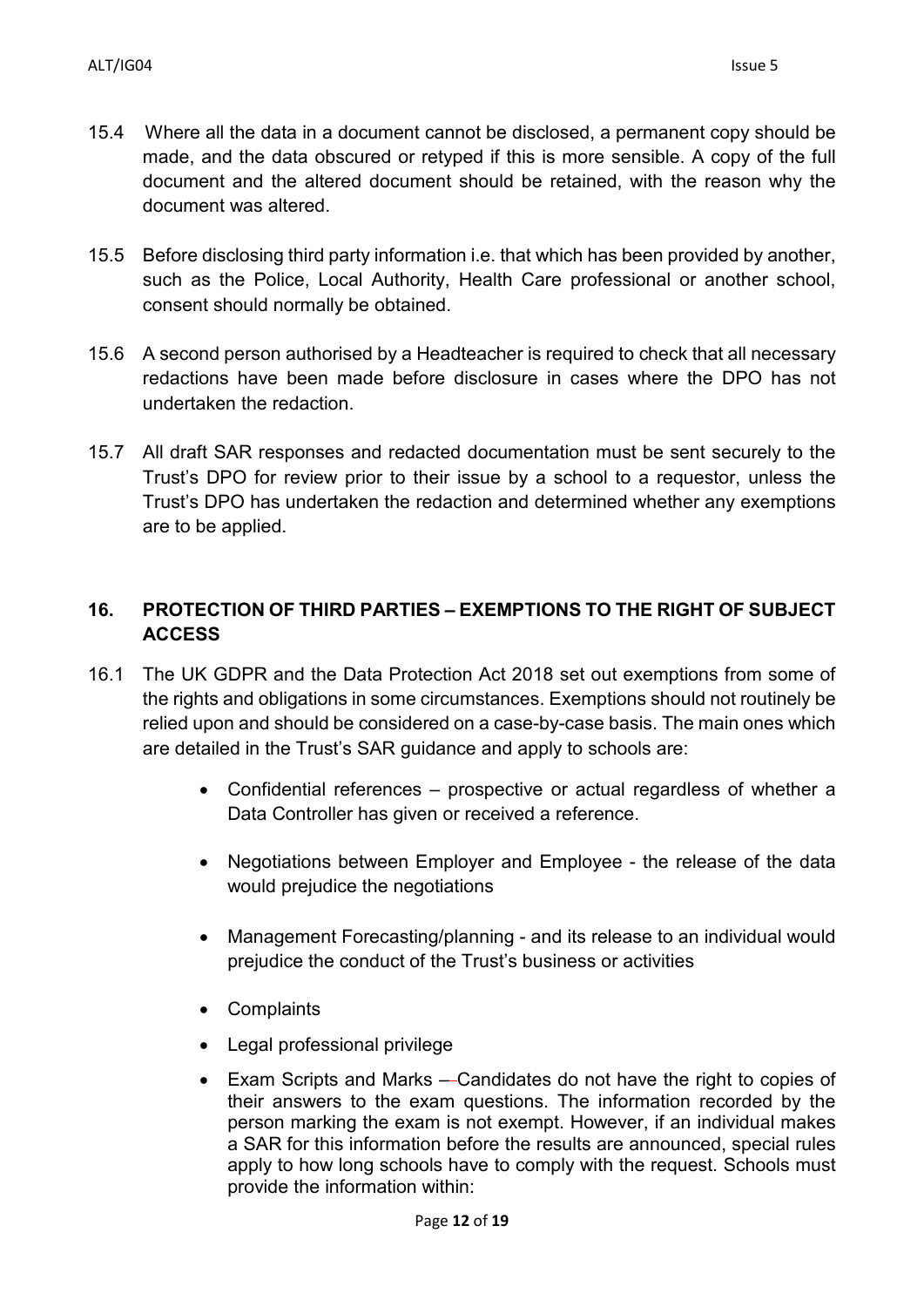- o five months of receiving the request; or
- $\circ$  40 days of announcing the exam results, if this is earlier.

This excludes an examiner's comments.

- Preventing and Detecting crime the release of the data would jeopardise the prevention or detection of crime, or the apprehension or prosecution of offenders
- Health Data Serious Harm Test safeguarding concerns may contain information about multiple children including siblings and estranged parents; files containing advice from doctors, police or probation services
- Education Data Serious Harm
- Child Abuse Data This includes physical injury (other than accidental injury) to, and physical and emotional neglect, ill-treatment and sexual abuse of, an individual aged under 18. Safeguarding concerns may contain information about multiple children including siblings and estranged parents; files containing advice from doctors, police or probation services.

Schools are exempt from providing child abuse data in response to a SAR if it receives a request (in exercise of a power conferred by an enactment or rule of law) from someone:

- $\circ$  with parental responsibility for an individual aged under 18; or
- $\circ$  appointed by a court to manage the affairs of an individual who is incapable of managing their own affairs.

But the exemption only applies to the extent that complying with the request would not be in the best interests of the child.

16.2 Where personal data is not to be provided due to application of an exemption, a school should ensure it internally documents its reasoning for withholding this data. The personal data withheld and exemption applied should also be recorded in the Trust's SAR Log by the Trust's DPO.

#### **17. SAR RESPONSE**

- 17.1 In addition to a copy of the personal data, the requestor must be provided with the following supplemental information much of which may already be supplied in a school's privacy notice:
	- the purposes of the school's processing;
	- the categories of personal data concerned;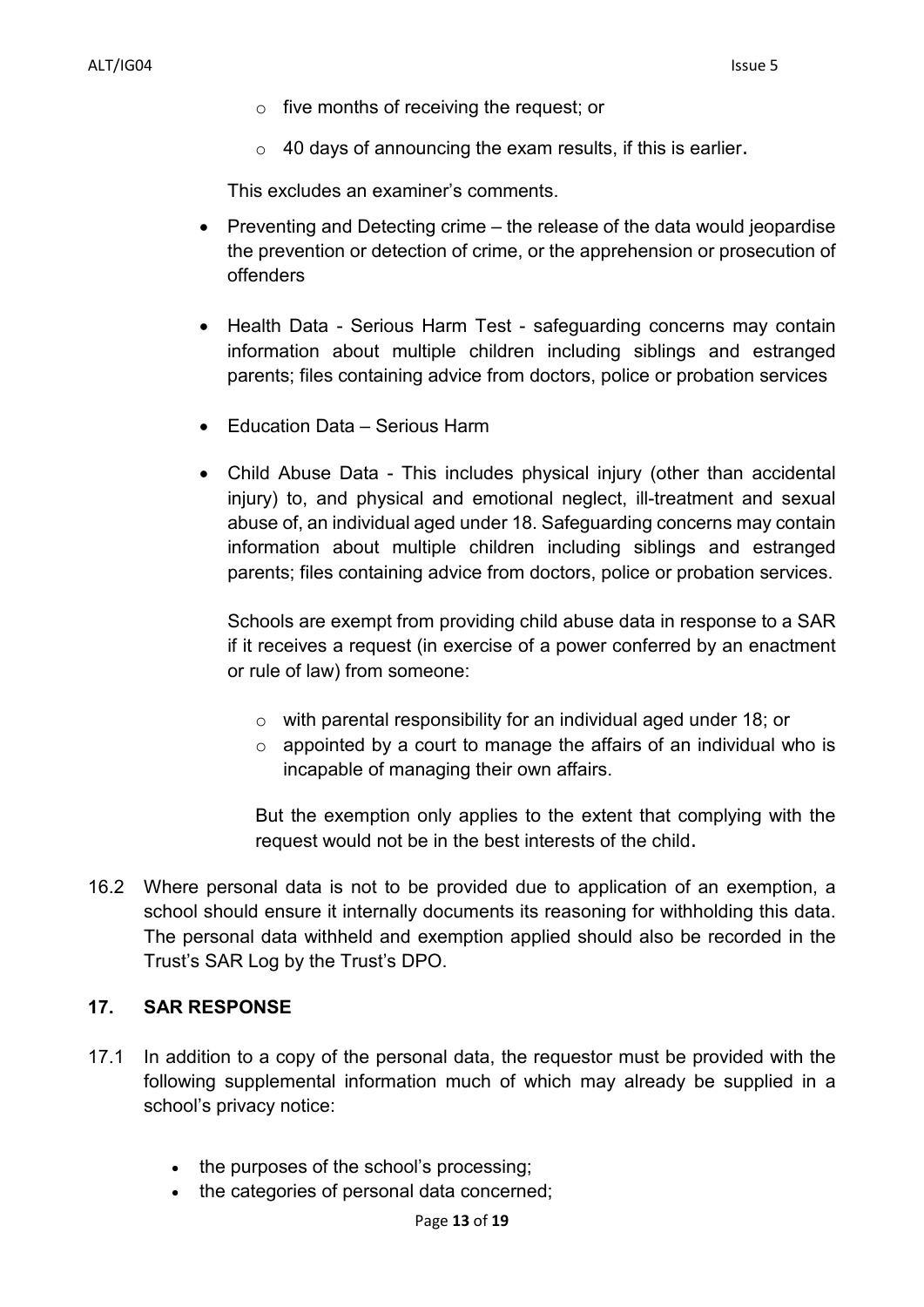- the recipients or categories of recipient that the school discloses the personal data to;
- the school's retention period for storing the personal data or, where this is not possible, the school's criteria for determining how long it will store it
- the existence of their right to request rectification, erasure or restriction or to object to such processing;
- the right to lodge a complaint with the ICO or another supervisory authority;
- information about the source of the data, where it was not obtained directly from the individual;
- whether the school undertakes any automated decision-making (including profiling); and
- the safeguards the school provides if it transfers personal data to a third country or international organisation.
- 17.2 SAR responses and redacted documentation may be provided to the requestor at school with a member of staff on hand to help and explain matters if requested, sent by secure email or sent by recorded post.
- 17.3 Schools may require the requestor to sign and return a copy of the covering letter issued with the documents by way of confirming receipt of the documentation.

# **18. RETENTION**

- 18.1 SARs and responses will be retained in accordance with the Trust's Records Retention Policy.
- 18.2 The DPO will advise schools when the SAR documentation can be securely destroyed.
- 18.3 The bulk deletion log must record that the copy SAR information has been destroyed and such be authorised by a Headteacher.

# **19. MONITORING AND REPORTING**

- 19.1 The Trust's DPO will monitor the effectiveness of this Policy and relevant procedures as part of a Data Protection Annual Monitoring Programme.
- 19.2 All draft SAR responses and redacted documentation must be sent securely to the Trust's DPO for review prior to their issue by a school to a requestor.
- 19.3 Actual performance against SAR key performance indicators will be monitored by the Trust Board.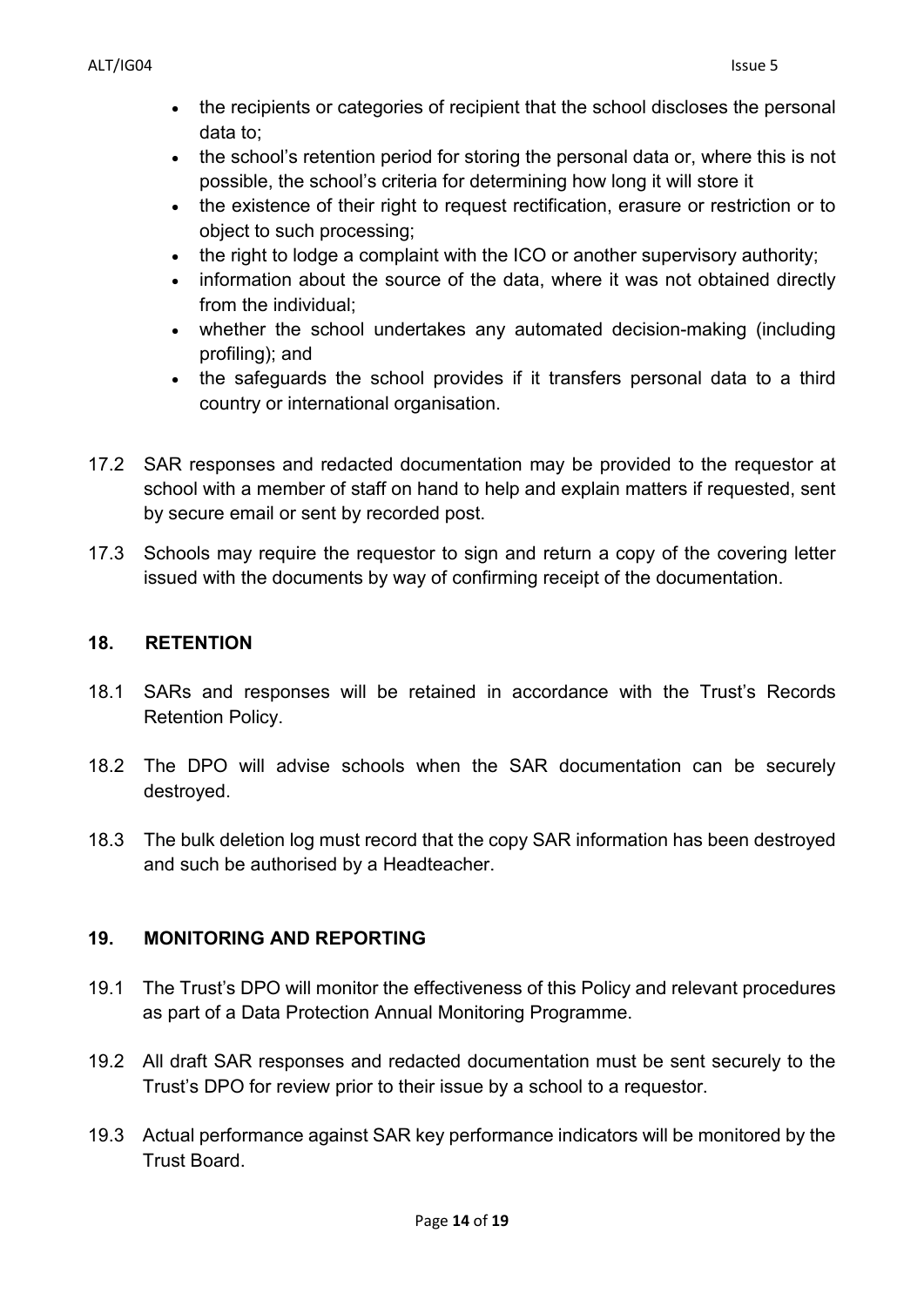19.4 Formal cold case process for quality assessments and to check redactions are appropriate and exemptions are consistently applied, will be introduced when the Trust's DPO is not the person undertaking the redactions and applying the exemptions.

#### **20**. **COMPLAINTS**

- 20.1 If after a requestor has read the information a school has provided, they consider any of the following to be true, they should notify the Trust's Data Protection Officer at email: [dataprotection@activelearningtrust.org](mailto:dataprotection@activelearningtrust.org)
	- the information is inaccurate or out of date:
	- the school should no longer be holding that information;
	- the school is using the personal information for a purpose of which the requester was not unaware;
	- the school may have passed inaccurate information about the data subject to someone else.
- 20.2 If the requester is not satisfied in any way about how their request has been answered they can complain using the Active Learning Trust's complaints policy which can be found on its website - [Link](http://www.activelearningtrust.org/about/Policies)
- 20.3 If following the conclusion of the complaints policy within the Active Learning Trust, the requester is still dissatisfied or the original decision is not reviewed, the requester can complain directly to the Information Commissioner's Office (ICO) at <https://ico.org.uk/concerns>
- 20.4 The Trust's DPO, once advised, will record any complaints and the nature of those complaints received by schools/Trust in relation to SARs and sent by requestors to the ICO, in the SAR Log and any subsequent action required. Complaints submitted to the ICO will be discussed with the Director of Operations and the Trust's Leadership Team and response agreed. The Trust's DPO reports on a complaints key performance indicator in the termly Information Governance report to the Trust Board – number of complaints expected/Trust aware of those that have been sent to the ICO re SAR responses.
- 20.5 If a complaint results in a requirement to make a change to the SAR Policy, the changes will be put to the Trust Board for consideration and approval and the revised Policy will be provided to all schools immediately thereafter. Any lessons learnt will be shared with schools in the subsequent Information Governance newsletter issued by the Trust's DPO. Should there be any amendments required to the Trust's Complaints Policy these will be undertaken by the Trust's Company Secretary.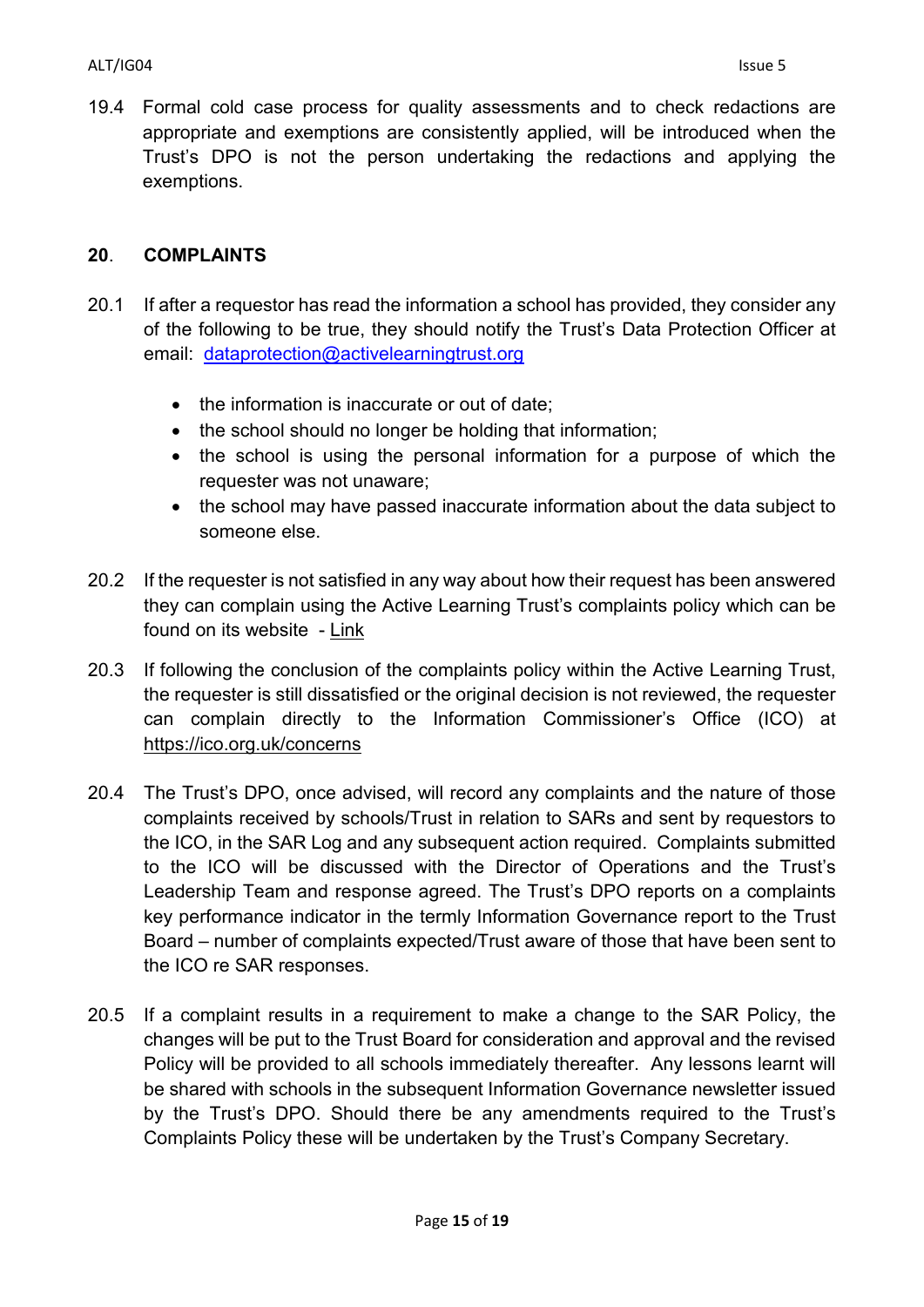# **Appendix I**



# **SUBJECT ACCESS REQUEST ("SAR") GUIDANCE**

#### **How do I make a Subject Access Request?**

Complete the SAR form and hand or email it to the School Office marked "**Subject Access Request."** We will accept requests in other formats however this is our preferred method.

We may ask you to provide two forms of identification to check we are providing personal information to the correct person. This however isn't always necessary and you could simply ask a staff member to verify your identity. If we are uncertain about the identity of the person making the SAR, then we are entitled to request additional information to confirm your identity.

#### **Requests for large amounts of personal data**

We may ask you to specify the information the request relates to, if we process a large quantity of information about an individual, so that the information supplied, is relevant.

#### **Will I be charged for the information?**

No. However if we receive many requests for the same personal data from the same individual we can charge a reasonable fee based on the administrative cost of providing the information. We would notify you of such charge prior to obtaining the personal data.

#### **What will I be advised?**

We will write to you and confirm whether we hold any of your personal data and provide such copies.

We will also advise you of your rights for the personal data held which are recorded within a Privacy Notice.

#### **How long will it take?**

We will contact you within a month. We can extend this period by a further two months where requests are complex (e.g. those that require a high volume of material or require additional steps to process such as the need to search for records in multiple locations). If this is the case, we will inform you within one month of the receipt of the request and explain why the extension is necessary.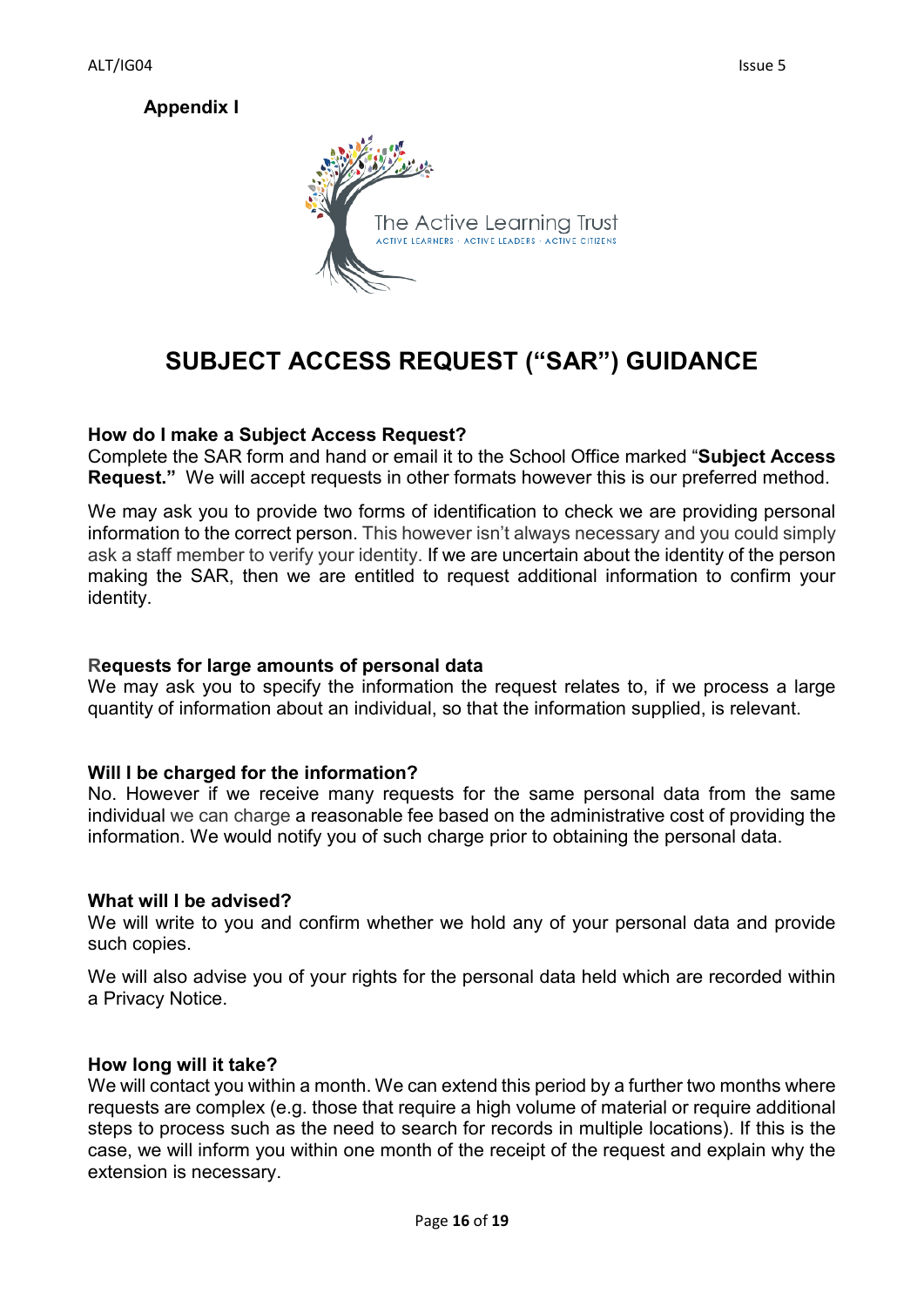#### **What action can the school take?**

If the personal data includes information about someone else, we will redact that information before supplying the personal data to you or we may decline to provide it, if disclosing it would 'adversely affect the rights and freedoms of others.' Where a request is made by email, the information will also be provided via email unless otherwise requested.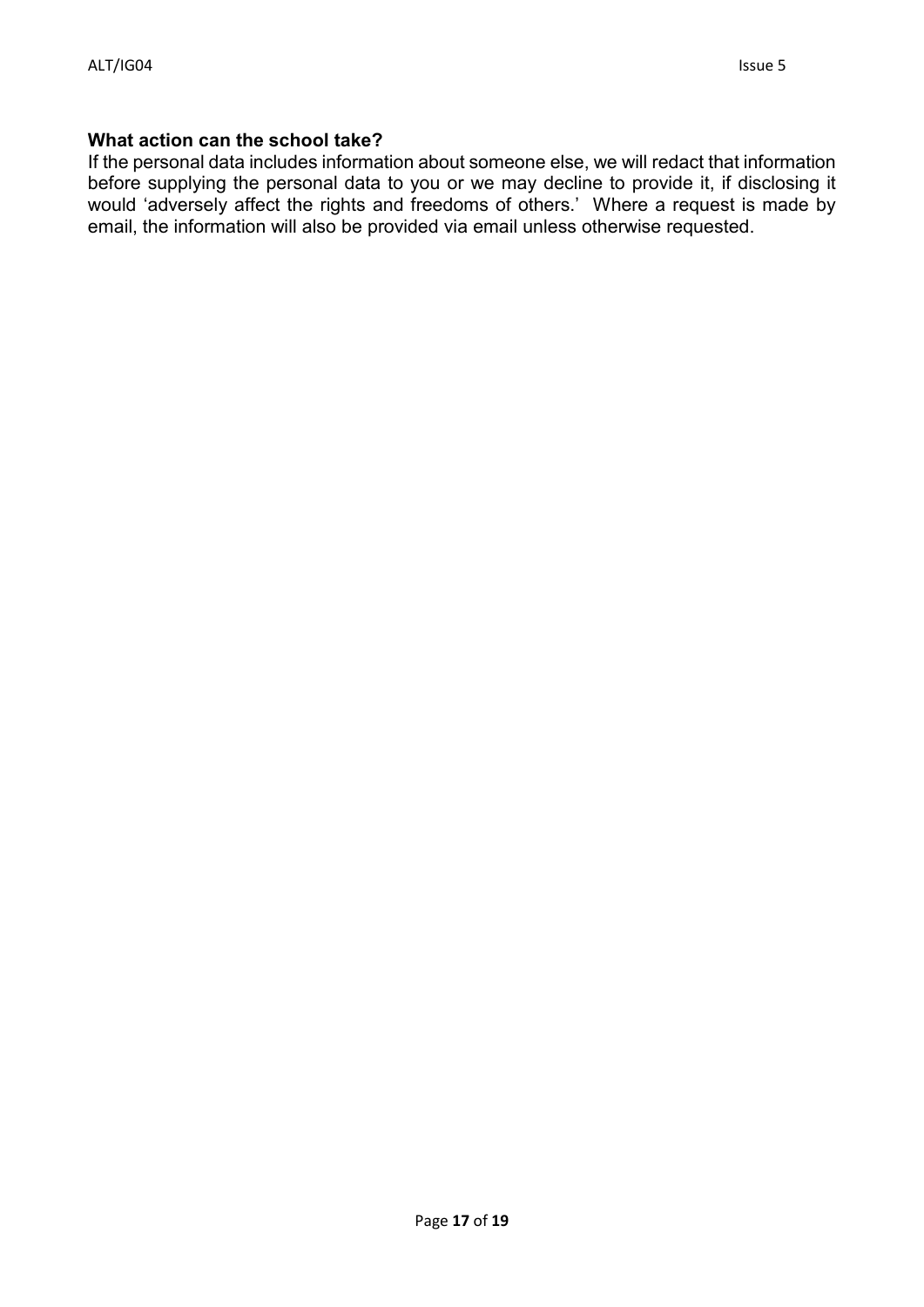

# **SUBJECT ACCESS REQUEST FORM**

# **PLEASE COMPLETE AND RETURN TO THE SCHOOL**

# **Section 1 – About you**

| Title (please tick)                                                                                          | Mr                                                                                            |  | <b>Mrs</b> |  | <b>Miss</b> | Ms | <b>Other</b> |  |
|--------------------------------------------------------------------------------------------------------------|-----------------------------------------------------------------------------------------------|--|------------|--|-------------|----|--------------|--|
| <b>Full Name</b>                                                                                             |                                                                                               |  |            |  |             |    |              |  |
| <b>Relationship with the</b><br><b>School</b>                                                                | Please select – parent/carer, pupil, employee, governor,<br>volunteer, other (please specify) |  |            |  |             |    |              |  |
| <b>Current Address and</b><br><b>Postcode</b>                                                                |                                                                                               |  |            |  |             |    |              |  |
| <b>Telephone Number</b>                                                                                      |                                                                                               |  |            |  |             |    |              |  |
| <b>Email Address</b>                                                                                         |                                                                                               |  |            |  |             |    |              |  |
| <b>Preferred method of</b><br>response – email or<br>hard copy (for<br>collection from the<br>school office) |                                                                                               |  |            |  |             |    |              |  |

# **Section 2 – What information are you requesting?**